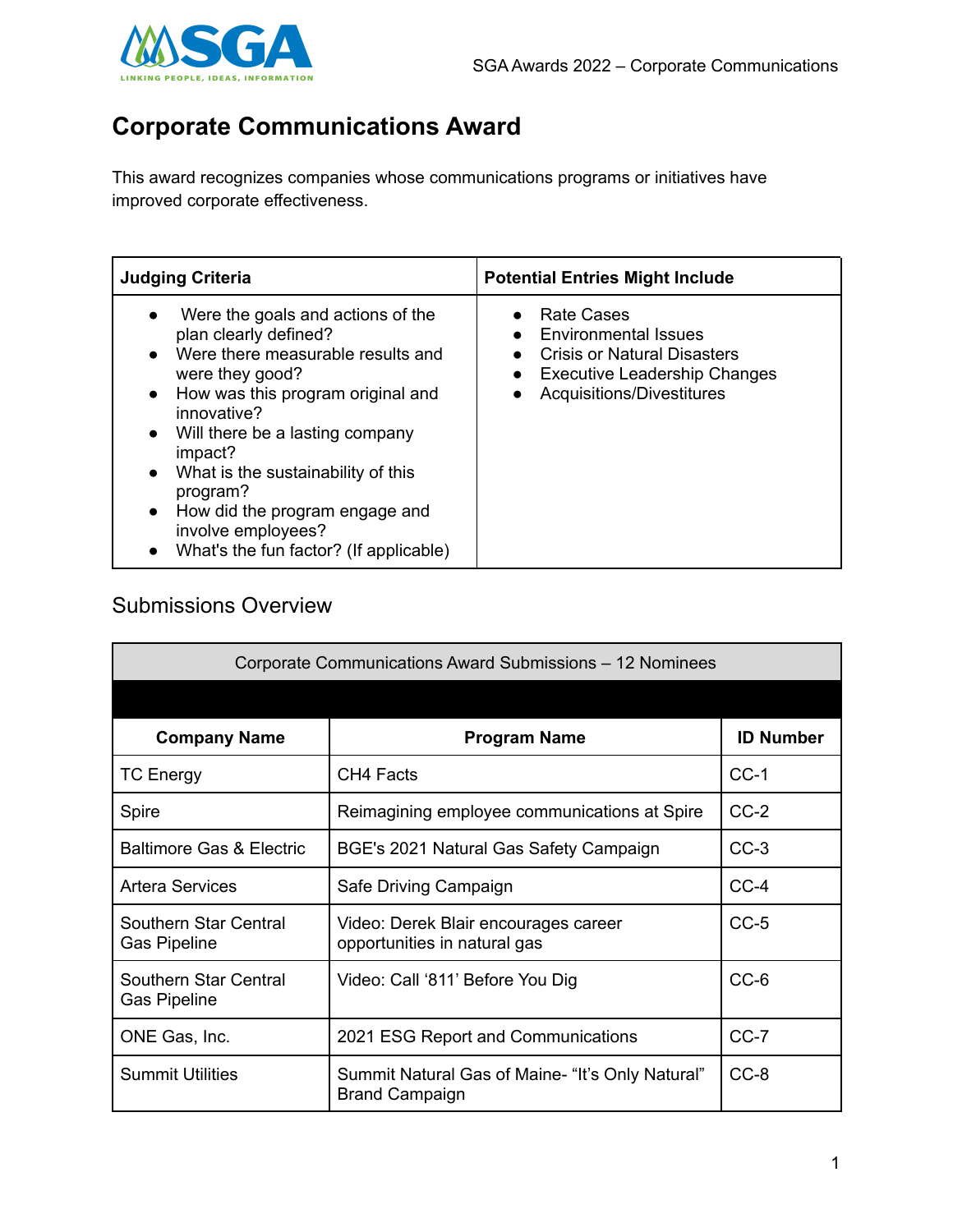

| Corporate Communications Award Submissions - 12 Nominees |                                                       |         |
|----------------------------------------------------------|-------------------------------------------------------|---------|
|                                                          |                                                       |         |
| <b>Atmos Energy</b>                                      | Nonprofit Spotlight                                   | $CC-9$  |
| <b>Xcel Energy</b>                                       | Xcel Energy - Pandemic Communications                 | $CC-10$ |
| Spire                                                    | One to 50 - One community. One planet. One<br>vision. | CC-11   |
| <b>Boardwalk Pipelines</b>                               | Coffee with Stan                                      | $CC-12$ |

| <b>Nomination CC-1</b>                                                |                                                                                                                                                                                                                                                                                                                                                                                                                                                                                                                 |
|-----------------------------------------------------------------------|-----------------------------------------------------------------------------------------------------------------------------------------------------------------------------------------------------------------------------------------------------------------------------------------------------------------------------------------------------------------------------------------------------------------------------------------------------------------------------------------------------------------|
| <b>SGA Member Company</b><br><b>Name</b>                              | <b>TC Energy</b>                                                                                                                                                                                                                                                                                                                                                                                                                                                                                                |
| <b>Program Name</b>                                                   | <b>CH4 Facts</b>                                                                                                                                                                                                                                                                                                                                                                                                                                                                                                |
| <b>Program Description</b>                                            | This is an educational outreach providing resources for industry<br>people to become industry advocates. In roundtables and<br>meetings, Seth Johnson often heard the need for reliable<br>information sources that industry people could reference while<br>having tough conversations with friends, family members, and<br>industry opponents. He developed this program to meet that<br>need. CH4 is the chemical composition of Natural Gas, and CH4<br>facts seemed like the perfect name for the program. |
| <b>Results of/Response to</b><br>the Program                          | The program publishes one topic per week that provides reliable<br>information about production, consumption, and the impacts of<br>natural gas. The topic reaches about 5,000 TC Energy<br>employees and an even larger group through the Eastern Gas<br>Compression Roundtable outreach.                                                                                                                                                                                                                      |
| <b>Contribution to</b><br>"Connecting People,<br>Ideas & Information" | The CH4 facts program has equipped employees with the ability<br>to logically refute some of the talking points of our industry<br>opposition. It has also made data readily accessible for<br>employees to use to educate the uninformed. The program<br>shows real-life impacts in healthcare, agriculture, homes, etc.<br>The program drives discussion among industry professionals and<br>the contacts they have.                                                                                          |
| <b>Supporting Documents</b>                                           | Click to view.                                                                                                                                                                                                                                                                                                                                                                                                                                                                                                  |
| <b>SGA Membership</b><br>Category                                     | Transmission                                                                                                                                                                                                                                                                                                                                                                                                                                                                                                    |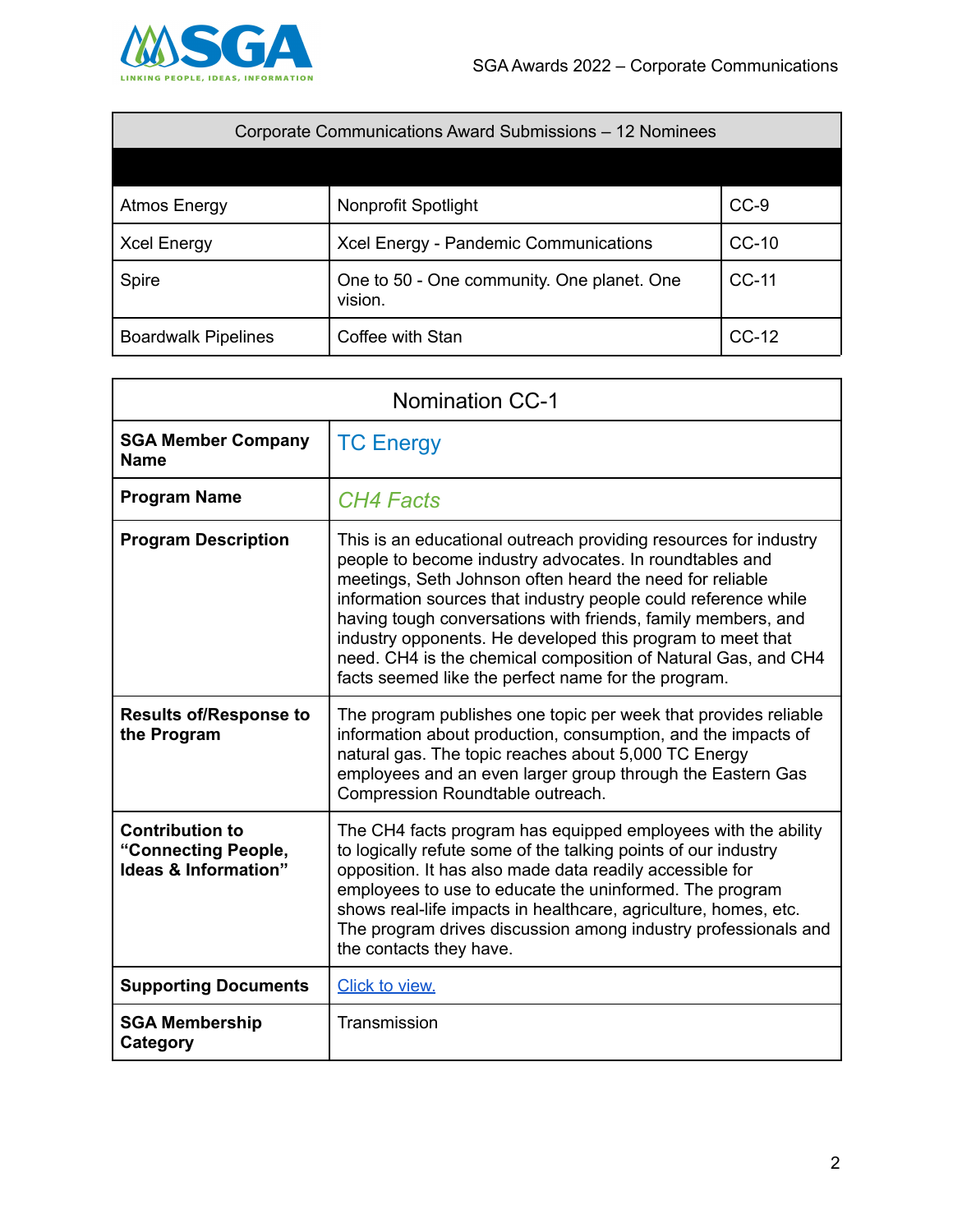

| <b>Nomination CC-2</b>                                                |                                                                                                                                                                                                                                                                                                                                                                                                                                                                                                                                                                                                                                                             |
|-----------------------------------------------------------------------|-------------------------------------------------------------------------------------------------------------------------------------------------------------------------------------------------------------------------------------------------------------------------------------------------------------------------------------------------------------------------------------------------------------------------------------------------------------------------------------------------------------------------------------------------------------------------------------------------------------------------------------------------------------|
| <b>SGA Member Company</b><br><b>Name</b>                              | <b>Spire</b>                                                                                                                                                                                                                                                                                                                                                                                                                                                                                                                                                                                                                                                |
| <b>Program Name</b>                                                   | Reimagining employee communications at Spire                                                                                                                                                                                                                                                                                                                                                                                                                                                                                                                                                                                                                |
| <b>Program Description</b>                                            | After multiple acquisitions over a relatively short period of time,<br>followed by rebranding our natural gas utilities and nonregulated<br>energy businesses under one Spire brand, the Employee<br>Communications team set out to revamp our fragmented, aging<br>internal communications tools. Our goals were to improve the<br>company's culture and ensure that employees - including about<br>two-thirds in field-related positions - were informed and<br>connected to Spire and each other.                                                                                                                                                        |
| <b>Results of/Response to</b><br>the Program                          | Using employee research as a backdrop, we set out to build an<br>experience in which each employee feels informed and heard.<br>Nearly every aspect of our current employee communications<br>program was revamped or completely reimagined. This included<br>expanding the number of company-issued smartphones, building<br>out a new intranet that's available on those phones via an app,<br>revamping our employee newsletter, installing digital signage<br>across our footprint and creating two new employee<br>communications groups: Communications Captains and the<br>Spire 500 (supervisors/managers). See the attachment for more<br>details. |
| <b>Contribution to</b><br>"Connecting People,<br>Ideas & Information" | Please refer to the attachment for details and more information<br>about how each communications medium has delivered on better<br>connecting and informing our employees. We've seen the impact<br>of this effort come through in our internal Culture Study as well,<br>with significant improvements in the areas directly impacted by<br>communications. Those results can be found in the attachment<br>as well.                                                                                                                                                                                                                                       |
| <b>Supporting Documents</b>                                           | Click to view.                                                                                                                                                                                                                                                                                                                                                                                                                                                                                                                                                                                                                                              |
| <b>SGA Membership</b><br>Category                                     | <b>Distribution</b>                                                                                                                                                                                                                                                                                                                                                                                                                                                                                                                                                                                                                                         |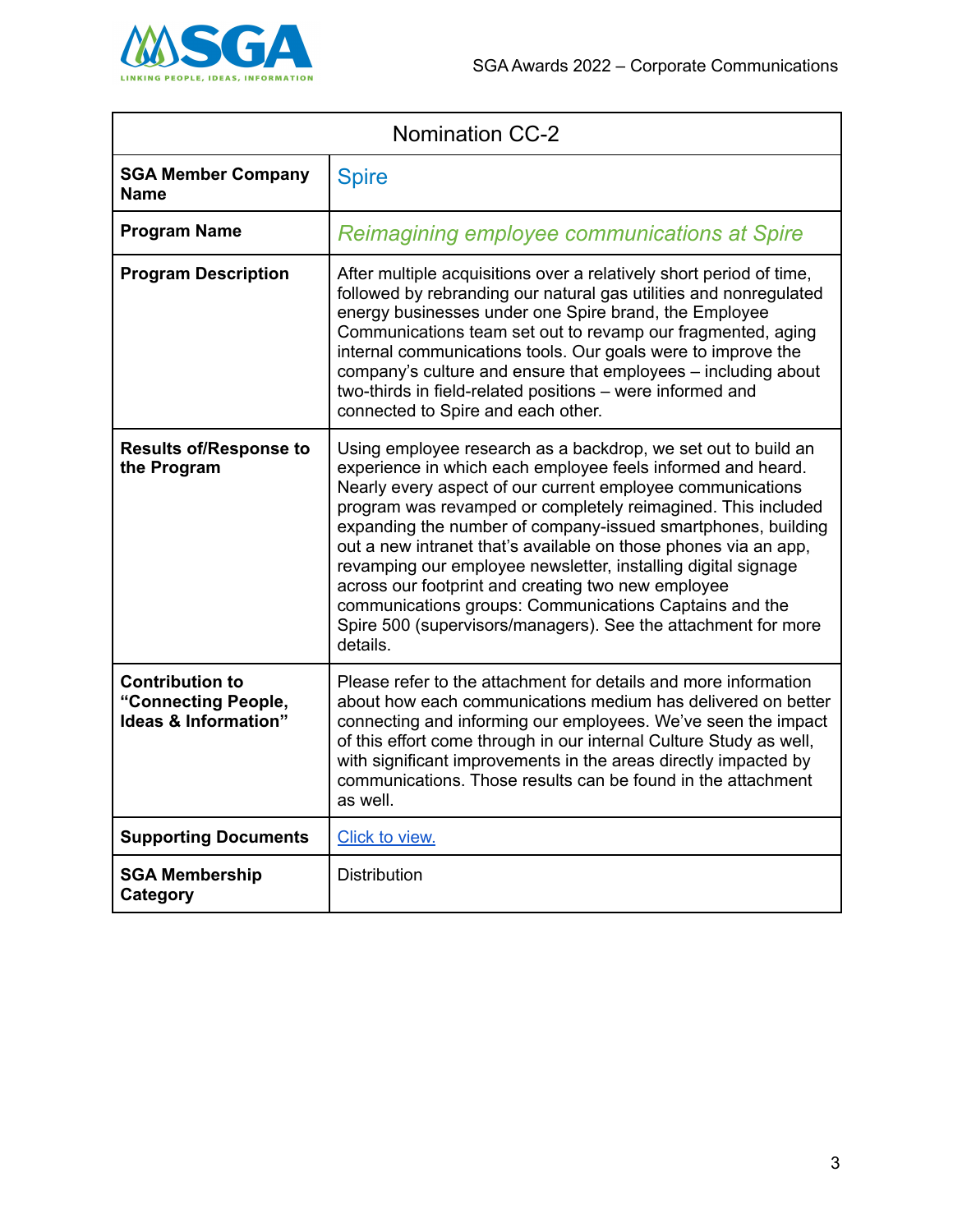

| <b>Nomination CC-3</b>                                                |                                                                                                                                                                                                                                                                                                                                                                                                                                                                                                                                                                                                                                                                                                                                                                                                                                                                                                                                                      |
|-----------------------------------------------------------------------|------------------------------------------------------------------------------------------------------------------------------------------------------------------------------------------------------------------------------------------------------------------------------------------------------------------------------------------------------------------------------------------------------------------------------------------------------------------------------------------------------------------------------------------------------------------------------------------------------------------------------------------------------------------------------------------------------------------------------------------------------------------------------------------------------------------------------------------------------------------------------------------------------------------------------------------------------|
| <b>SGA Member Company</b><br><b>Name</b>                              | <b>Baltimore Gas &amp; Electric</b>                                                                                                                                                                                                                                                                                                                                                                                                                                                                                                                                                                                                                                                                                                                                                                                                                                                                                                                  |
| <b>Program Name</b>                                                   | <b>BGE's 2021 Natural Gas Safety Campaign</b>                                                                                                                                                                                                                                                                                                                                                                                                                                                                                                                                                                                                                                                                                                                                                                                                                                                                                                        |
| <b>Program Description</b>                                            | BGE's award entry showcases the Natural Gas Safety<br>awareness education campaign that was accomplished in 2021.<br>The strategy portfolio illustrates the story of BGE's commitment<br>to awareness, safety, and education from the research stage to<br>the overall community impact results. BGE's push for a<br>multifaceted strategy and community engagement this past year<br>cultivated a new approach to safety and awareness by<br>maintaining the fundamental learning blocks of gas safety,<br>creating a bold new style, and incorporating advanced marketing<br>tactics to engage customers. BGE not only reached the majority<br>of the service territory through digital and out-of-home<br>placements but also created marketing promotions that reached<br>non-English speaking populations in their native languages. The<br>overall robust campaign and mission for safety makes the entry a<br>strong candidate for the award. |
| <b>Results of/Response to</b><br>the Program                          | The campaign reached customers across the BGE service area<br>and served more than 5.3M digital impressions.                                                                                                                                                                                                                                                                                                                                                                                                                                                                                                                                                                                                                                                                                                                                                                                                                                         |
| <b>Contribution to</b><br>"Connecting People,<br>Ideas & Information" | BGE engaged with customers by placing ads in communities and<br>including QR codes on print publications so customers could<br>interact with the code on their phones to learn more.                                                                                                                                                                                                                                                                                                                                                                                                                                                                                                                                                                                                                                                                                                                                                                 |
| <b>Supporting Documents</b>                                           | Click to view.                                                                                                                                                                                                                                                                                                                                                                                                                                                                                                                                                                                                                                                                                                                                                                                                                                                                                                                                       |
| <b>SGA Membership</b><br>Category                                     | <b>Gas Supply Marketing</b>                                                                                                                                                                                                                                                                                                                                                                                                                                                                                                                                                                                                                                                                                                                                                                                                                                                                                                                          |

| <b>Nomination CC-4</b>                   |                                                                                                                                                                                                               |
|------------------------------------------|---------------------------------------------------------------------------------------------------------------------------------------------------------------------------------------------------------------|
| <b>SGA Member Company</b><br><b>Name</b> | <b>Artera Services</b>                                                                                                                                                                                        |
| <b>Program Name</b>                      | <b>Safe Driving Campaign</b>                                                                                                                                                                                  |
| <b>Program Description</b>               | Artera took the pledge to hang up and drive by partnering with<br>Jacy Good from Hang up and Drive to raise awareness about<br>distracted driving so our team members arrive home safely every<br>single day. |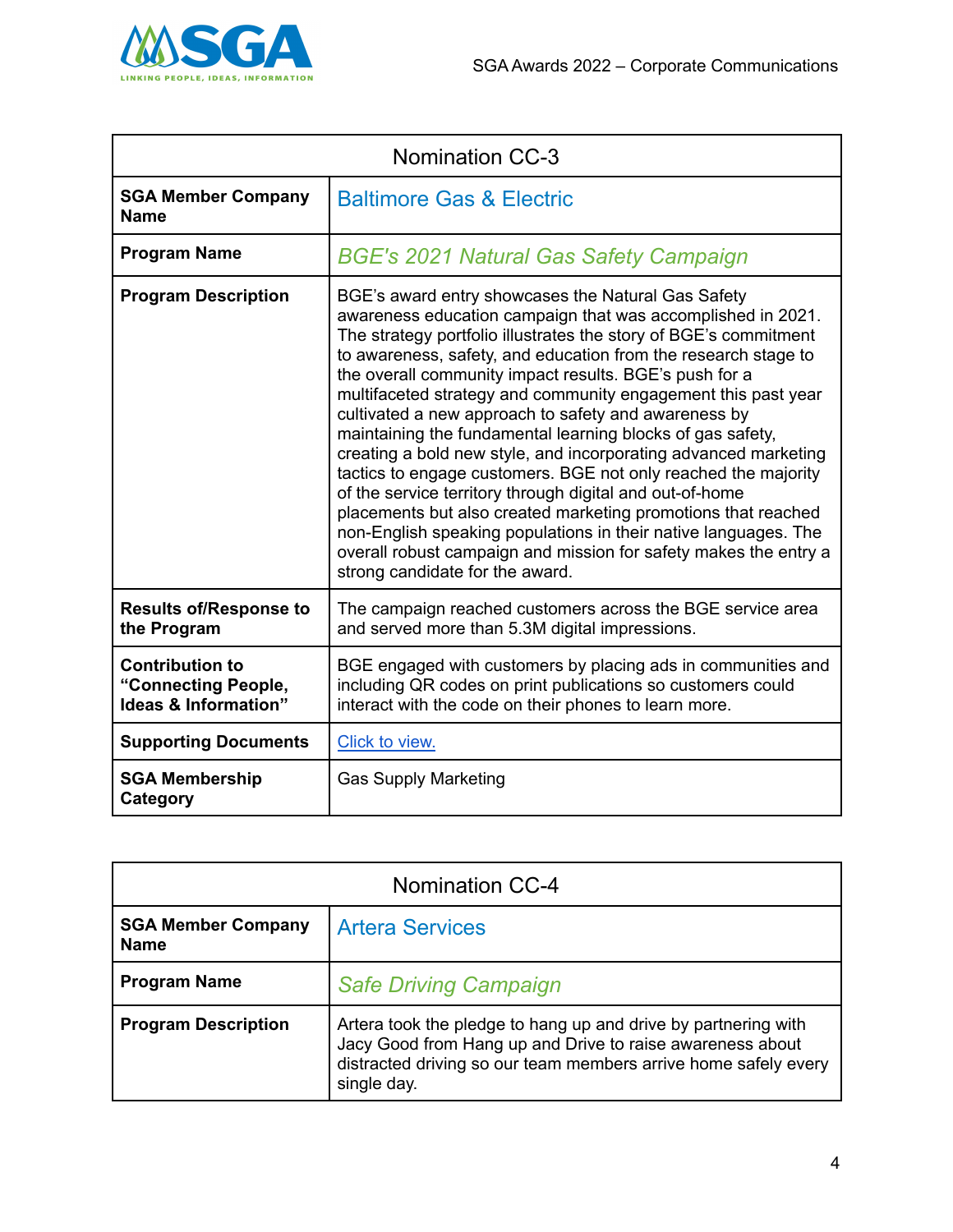

| <b>Results of/Response to</b><br>the Program                                     | After launching a telematics program and releasing this safe<br>driving campaign - our preventable motor vehicle accidents<br>(PMVI) rate decreased in 2021 and we continue to see a decline.<br>Our employees are reminded at job sites and office locations with<br>signed banners displaying how they took the pledge to Hang up<br>and Drive.                                                                                                                                                                                                                          |
|----------------------------------------------------------------------------------|----------------------------------------------------------------------------------------------------------------------------------------------------------------------------------------------------------------------------------------------------------------------------------------------------------------------------------------------------------------------------------------------------------------------------------------------------------------------------------------------------------------------------------------------------------------------------|
| <b>Contribution to</b><br>"Connecting People,<br><b>Ideas &amp; Information"</b> | To help drive the importance and message, we had Jacy Good<br>come to our headquarters to film a video dedicated to our people.<br>Coupled with a message from the CEO of Artera, this message<br>resonated with our people to truly see the importance of only<br>driving behind the wheel. Our campaign reached our people in<br>many ways such as JSA topics, social media content, internal<br>communications and by their local management and HSE<br>leaders. Safe driving is always a topic in our industry but we<br>dedicated a true campaign to raise awareness. |
| <b>Supporting Documents</b>                                                      | <b>Click to view.</b>                                                                                                                                                                                                                                                                                                                                                                                                                                                                                                                                                      |
| <b>SGA Membership</b><br>Category                                                | Distribution                                                                                                                                                                                                                                                                                                                                                                                                                                                                                                                                                               |

| <b>Nomination CC-5</b>                   |                                                                                                                                                                                                                                                                                                                                                                                                                                                                                                                                                                                                                                                                                                                                                                                                                                                                                                                                                                                                                                                                                                                                                |
|------------------------------------------|------------------------------------------------------------------------------------------------------------------------------------------------------------------------------------------------------------------------------------------------------------------------------------------------------------------------------------------------------------------------------------------------------------------------------------------------------------------------------------------------------------------------------------------------------------------------------------------------------------------------------------------------------------------------------------------------------------------------------------------------------------------------------------------------------------------------------------------------------------------------------------------------------------------------------------------------------------------------------------------------------------------------------------------------------------------------------------------------------------------------------------------------|
| <b>SGA Member Company</b><br><b>Name</b> | <b>Southern Star Central Gas Pipeline</b>                                                                                                                                                                                                                                                                                                                                                                                                                                                                                                                                                                                                                                                                                                                                                                                                                                                                                                                                                                                                                                                                                                      |
| <b>Program Name</b>                      | Video: Derek Blair encourages career opportunities<br><i>in natural gas</i>                                                                                                                                                                                                                                                                                                                                                                                                                                                                                                                                                                                                                                                                                                                                                                                                                                                                                                                                                                                                                                                                    |
| <b>Program Description</b>               | Southern Star's Corporate Communications Department strives<br>to promote the natural gas industry by showcasing the stories of<br>real people in our company through video. In 2021, Derek Blair,<br>Leader of Engineering Design, shared his story on what led him<br>to his current role at Southern Star. Derek transitioned his career<br>from roles as a military contractor and assistant city engineer to<br>the pipeline industry. He began at Southern Star as a natural gas<br>pipeline integrity engineer, followed by a position as a natural gas<br>pipeline design engineer, while today he serves as the Leader of<br>Engineering Design. Corporate Communications chose to<br>highlight Derek's experience as a way for job applicants to see<br>the career possibilities working for a natural gas transmission<br>company, along with advancement potential within Southern Star.<br>Corporate Communications also highlighted Derek's excitement<br>for industry growth and new opportunities. He provides advice on<br>how others can transition to exciting careers in the natural gas<br>industry. View the video here. |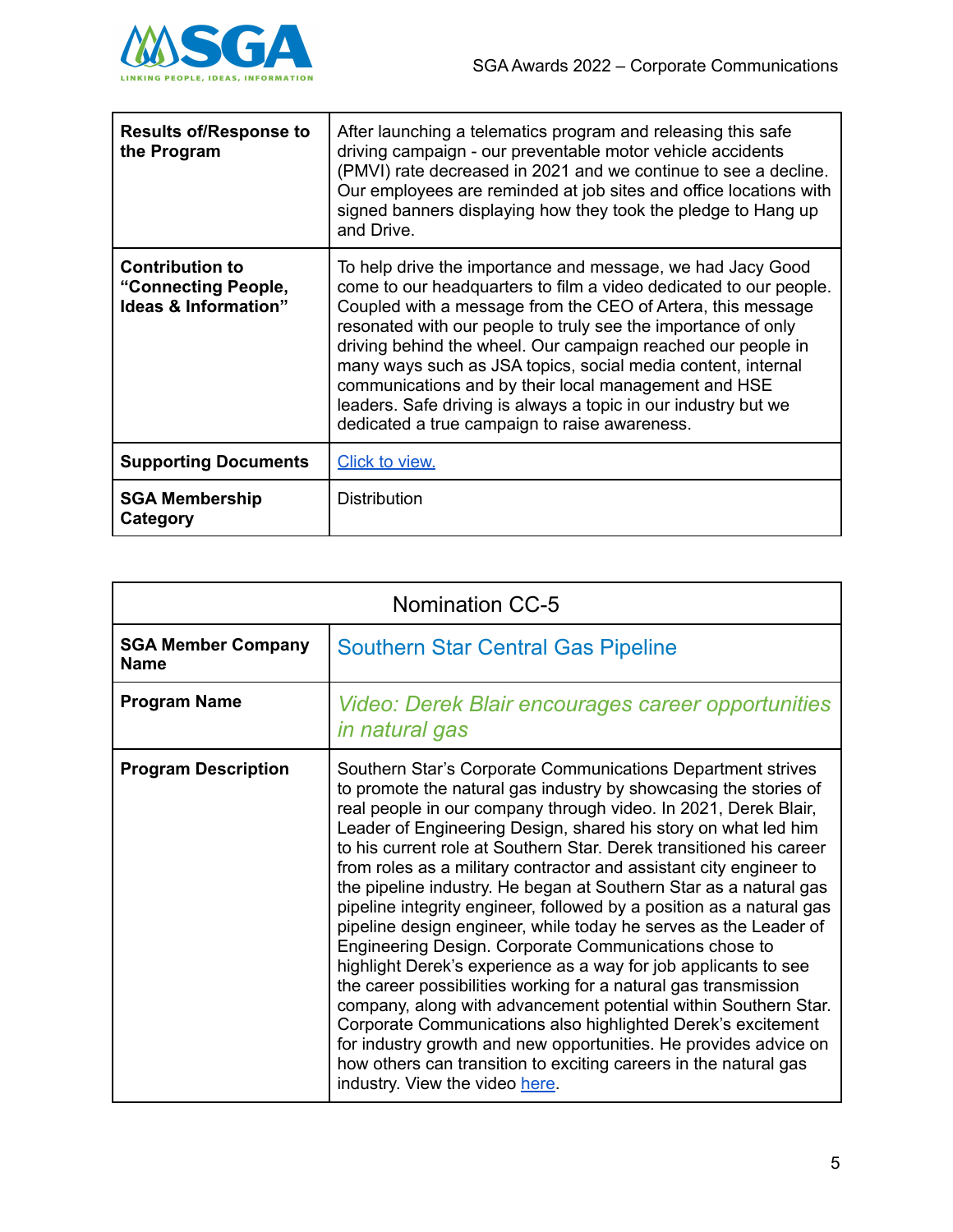

| <b>Results of/Response to</b><br>the Program                                     | Southern Star is proud of Derek's accomplishments and his<br>willingness to share his career journey. The Corporate<br>Communications team published Derek's video on Southern<br>Star's social media, website, and during virtual events. The<br>video's analytics demonstrate a strong connection to Southern<br>Star's social media audience and job applicants. Derek's video<br>proves to be an encouraging message to promote careers in the<br>natural gas industry. |
|----------------------------------------------------------------------------------|-----------------------------------------------------------------------------------------------------------------------------------------------------------------------------------------------------------------------------------------------------------------------------------------------------------------------------------------------------------------------------------------------------------------------------------------------------------------------------|
| <b>Contribution to</b><br>"Connecting People,<br><b>Ideas &amp; Information"</b> | The Corporate Communications team intentionally produced the<br>video for an audience unfamiliar with the natural gas industry.<br>The goal of the video was to serve as a positive, honest, and<br>relatable representation of a leader at Southern Star. Upon<br>watching the video, viewers will understand Derek's journey and<br>the possibilities offered by a career in the natural gas industry.                                                                    |
| <b>Supporting Documents</b>                                                      | Click to view.                                                                                                                                                                                                                                                                                                                                                                                                                                                              |
| <b>SGA Membership</b><br>Category                                                | Transmission                                                                                                                                                                                                                                                                                                                                                                                                                                                                |

| <b>Nomination CC-6</b>                                                |                                                                                                                                                                                                                                                                                                                                                                                                                                                                                                                                            |
|-----------------------------------------------------------------------|--------------------------------------------------------------------------------------------------------------------------------------------------------------------------------------------------------------------------------------------------------------------------------------------------------------------------------------------------------------------------------------------------------------------------------------------------------------------------------------------------------------------------------------------|
| <b>SGA Member Company</b><br><b>Name</b>                              | <b>Southern Star Central Gas Pipeline</b>                                                                                                                                                                                                                                                                                                                                                                                                                                                                                                  |
| <b>Program Name</b>                                                   | Video: Call '811' Before You Dig                                                                                                                                                                                                                                                                                                                                                                                                                                                                                                           |
| <b>Program Description</b>                                            | Southern Star's Corporate Communications Department<br>produced a video to promote public awareness for safe digging.<br>Our company continually emphasizes the importance of safety<br>and damage prevention of buried utilities. The video served as<br>an opportunity to reach new audiences. By visually portraying a<br>mother and daughter taking steps to dig a hole in their yard to<br>plant a tree, the video demonstrates relatable real-world<br>scenarios that are easily understood by the audience. View the<br>video here. |
| <b>Results of/Response to</b><br>the Program                          | The video was played to audiences during sporting events in<br>Kansas and was promoted on Southern Star's social media<br>pages. Southern Star received positive feedback and<br>engagement from both groups.                                                                                                                                                                                                                                                                                                                              |
| <b>Contribution to</b><br>"Connecting People,<br>Ideas & Information" | The Corporate Communications team intentionally produced the<br>video to remind everyone of the importance of safe digging,<br>specifically in residential locations. The visual actions depicted in<br>the video reinforce critical information regarding the 811 process<br>that could ultimately prevent injury, property damage, or loss of                                                                                                                                                                                            |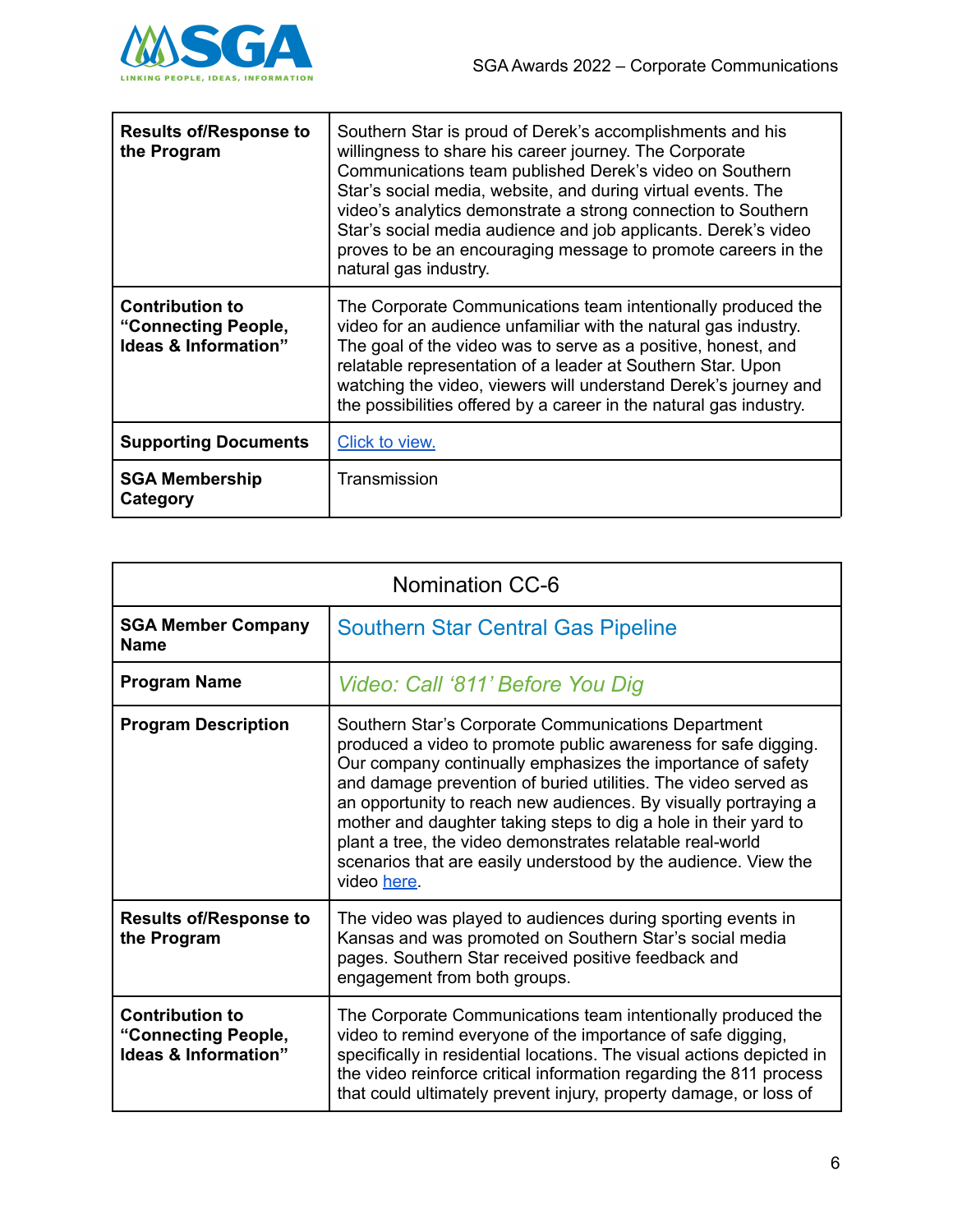

|                                   | natural gas service. Upon watching the video, viewers will<br>understand that a simple phone call can help them dig safely. |
|-----------------------------------|-----------------------------------------------------------------------------------------------------------------------------|
| <b>Supporting Documents</b>       | Click to view.                                                                                                              |
| <b>SGA Membership</b><br>Category | Transmission                                                                                                                |

| <b>Nomination CC-7</b>                       |                                                                                                                                                                                                                                                                                                                                                                                                                                                                                                                                                                                                                                                                                                                                                                                                                                                                                                                                                                                                                                                                                                                                                                                                                                                                                                                                                                                                                                                                                                                                                                    |
|----------------------------------------------|--------------------------------------------------------------------------------------------------------------------------------------------------------------------------------------------------------------------------------------------------------------------------------------------------------------------------------------------------------------------------------------------------------------------------------------------------------------------------------------------------------------------------------------------------------------------------------------------------------------------------------------------------------------------------------------------------------------------------------------------------------------------------------------------------------------------------------------------------------------------------------------------------------------------------------------------------------------------------------------------------------------------------------------------------------------------------------------------------------------------------------------------------------------------------------------------------------------------------------------------------------------------------------------------------------------------------------------------------------------------------------------------------------------------------------------------------------------------------------------------------------------------------------------------------------------------|
| <b>SGA Member Company</b><br><b>Name</b>     | ONE Gas, Inc.                                                                                                                                                                                                                                                                                                                                                                                                                                                                                                                                                                                                                                                                                                                                                                                                                                                                                                                                                                                                                                                                                                                                                                                                                                                                                                                                                                                                                                                                                                                                                      |
| <b>Program Name</b>                          | <b>2021 ESG Report and Communications</b>                                                                                                                                                                                                                                                                                                                                                                                                                                                                                                                                                                                                                                                                                                                                                                                                                                                                                                                                                                                                                                                                                                                                                                                                                                                                                                                                                                                                                                                                                                                          |
| <b>Program Description</b>                   | In 2021, ONE Gas created our ESG report and inaugural<br>microsite to showcase the steps taken towards a cleaner and<br>more sustainable energy future. The report and microsite<br>highlight the company's environmental, social and governance<br>priorities, targets, and accomplishments. The report also<br>illustrates our continued investment in optimizing operations and<br>technology while reaffirming the company's commitment to<br>providing clean, affordable and reliable energy to the<br>communities we serve. The ONE Gas Corporate Communication<br>team continued to create additional content for using the<br>microsite as ESG-related initiatives evolved, including the recent<br>announcement of an updated emissions reduction goal. Each<br>section of the microsite allows the visitor to dive deeper into a<br>particular ESG topic and tells our story through insightful data<br>points and imagery. We also created a teaser "hype" video to<br>grab the attention of visitors and preview some of the information<br>for them. In addition to the microsite promotion, we leveraged the<br>following promotional tools to drive awareness and equipped<br>internal and external stakeholders with tools to easily share our<br>ESG report broadly on their social media channels:<br>Press release<br>$\bullet$<br>Talking points<br>$\bullet$<br>• One-Pager's piece<br>Infographics<br>Nasdaq's Times Square screen (Image copyright Nasdaq<br>2021)<br><b>Blog posts</b><br>$\bullet$<br><b>Digital Toolkit</b><br>$\bullet$ |
| <b>Results of/Response to</b><br>the Program | Establishment of a new microsite<br>Creation of new ESG repository of content for<br>$\bullet$<br>stakeholders<br>Media coverage                                                                                                                                                                                                                                                                                                                                                                                                                                                                                                                                                                                                                                                                                                                                                                                                                                                                                                                                                                                                                                                                                                                                                                                                                                                                                                                                                                                                                                   |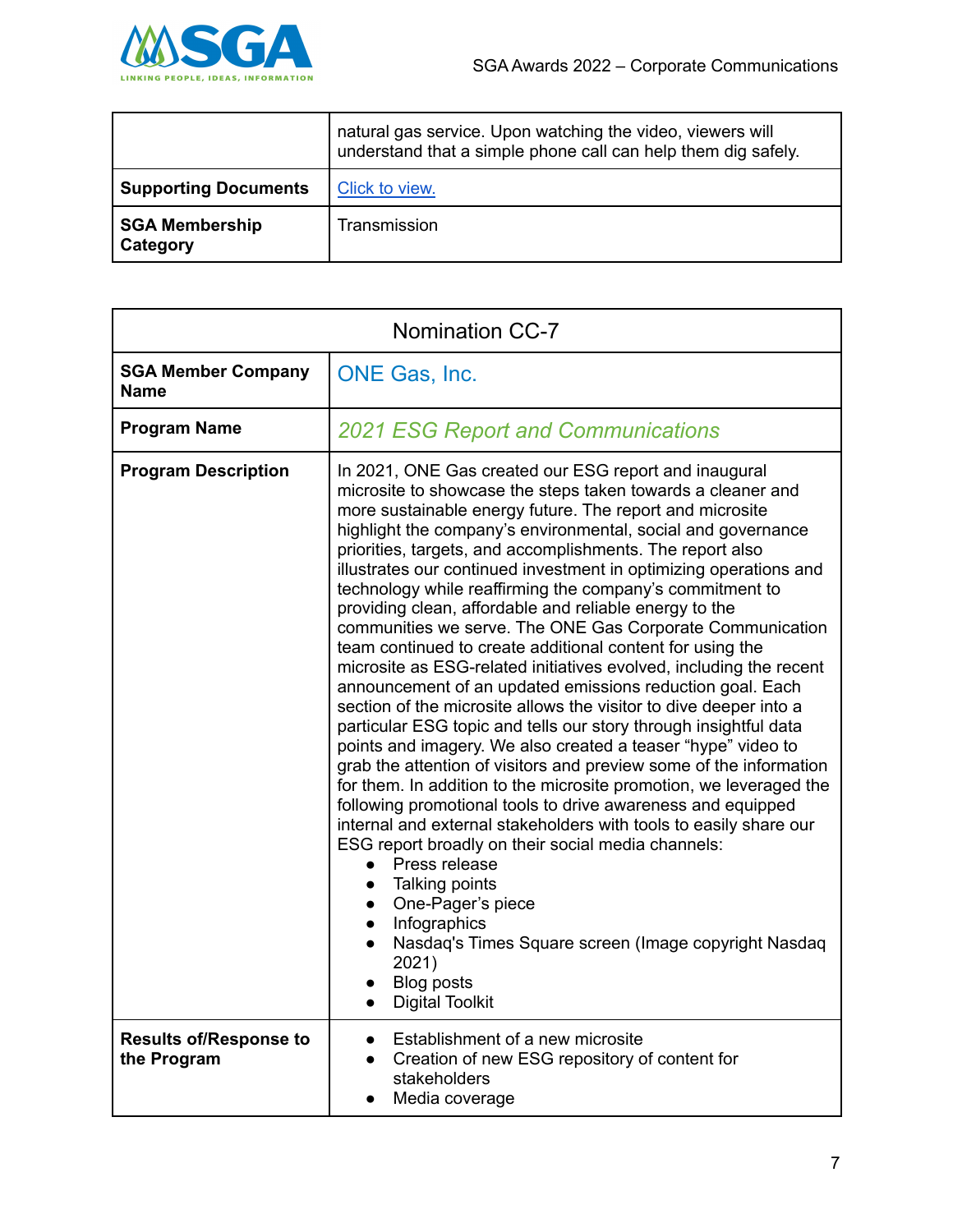

|                                                                                  | Increased awareness<br>$\bullet$                                                                                                                                                                                                                                                                                                                                                              |
|----------------------------------------------------------------------------------|-----------------------------------------------------------------------------------------------------------------------------------------------------------------------------------------------------------------------------------------------------------------------------------------------------------------------------------------------------------------------------------------------|
| <b>Contribution to</b><br>"Connecting People,<br><b>Ideas &amp; Information"</b> | At ONE Gas, we work to enhance disclosures around<br>Environmental, Social and Governance (ESG) initiatives. The<br>creation of the report, microsite and marketing materials allows<br>stakeholders to access valuable information about our company's<br>commitment to helping achieve a cleaner energy future and<br>better tomorrow for our stakeholders, grounded in our core<br>values. |
| <b>Supporting Documents</b>                                                      | Click to view.                                                                                                                                                                                                                                                                                                                                                                                |
| <b>SGA Membership</b><br>Category                                                | <b>Distribution</b>                                                                                                                                                                                                                                                                                                                                                                           |

| <b>Nomination CC-8</b>                   |                                                                                                                                                                                                                                                                                                                                                                                                                                                                                                                                                                                                                                                                                                                                                                                                                                                                                                                                                                                                                                                                                                                                                                                                                                                                                                                                                                                                                                                                                                                                                                                                                                               |
|------------------------------------------|-----------------------------------------------------------------------------------------------------------------------------------------------------------------------------------------------------------------------------------------------------------------------------------------------------------------------------------------------------------------------------------------------------------------------------------------------------------------------------------------------------------------------------------------------------------------------------------------------------------------------------------------------------------------------------------------------------------------------------------------------------------------------------------------------------------------------------------------------------------------------------------------------------------------------------------------------------------------------------------------------------------------------------------------------------------------------------------------------------------------------------------------------------------------------------------------------------------------------------------------------------------------------------------------------------------------------------------------------------------------------------------------------------------------------------------------------------------------------------------------------------------------------------------------------------------------------------------------------------------------------------------------------|
| <b>SGA Member Company</b><br><b>Name</b> | <b>Summit Utilities</b>                                                                                                                                                                                                                                                                                                                                                                                                                                                                                                                                                                                                                                                                                                                                                                                                                                                                                                                                                                                                                                                                                                                                                                                                                                                                                                                                                                                                                                                                                                                                                                                                                       |
| <b>Program Name</b>                      | <b>Summit Natural Gas of Maine- "It's Only Natural"</b><br><b>Brand Campaign</b>                                                                                                                                                                                                                                                                                                                                                                                                                                                                                                                                                                                                                                                                                                                                                                                                                                                                                                                                                                                                                                                                                                                                                                                                                                                                                                                                                                                                                                                                                                                                                              |
| <b>Program Description</b>               | Summit Utilities, Inc.'s subsidiary, Summit Natural Gas of Maine's<br>(Summit), "It's Only Natural" Brand Campaign was created with<br>the goal of elevating the company's brand, core values, and<br>initiatives while also driving the narrative around the benefits of<br>natural gas from a safety, environmental, and cost perspective. In<br>Maine, sixty percent of homes are heated with oil. Given the rural<br>nature of the state and limited availability of gas access, there is<br>an overall lack of awareness about local distribution companies,<br>natural gas, and the benefits of direct use in homes and<br>businesses for heating and other appliances. In addition, Maine<br>is very environmentally focused. The state has set aggressive<br>reduction goals and natural gas has a critical role to play in<br>reducing home and commercial heating emissions because of its<br>lower emissions intensity compared to more common heating<br>options in the state like oil or propane. To address these issues,<br>Summit designed an educational campaign aimed at driving<br>customers to convert from inefficient heating systems to high<br>efficient natural gas systems by elevating messages around<br>emissions benefits and reliability while offering rebates to make<br>converting more affordable for customers. The campaign was a<br>multi-touchpoint marketing initiative that ran through the course<br>of 2021. Mediums included Google pay-per-click ads, search<br>engine marketing (SEM), Gmail, display ads including retargeting<br>and native ads, paid social media ads (Facebook, Instagram, |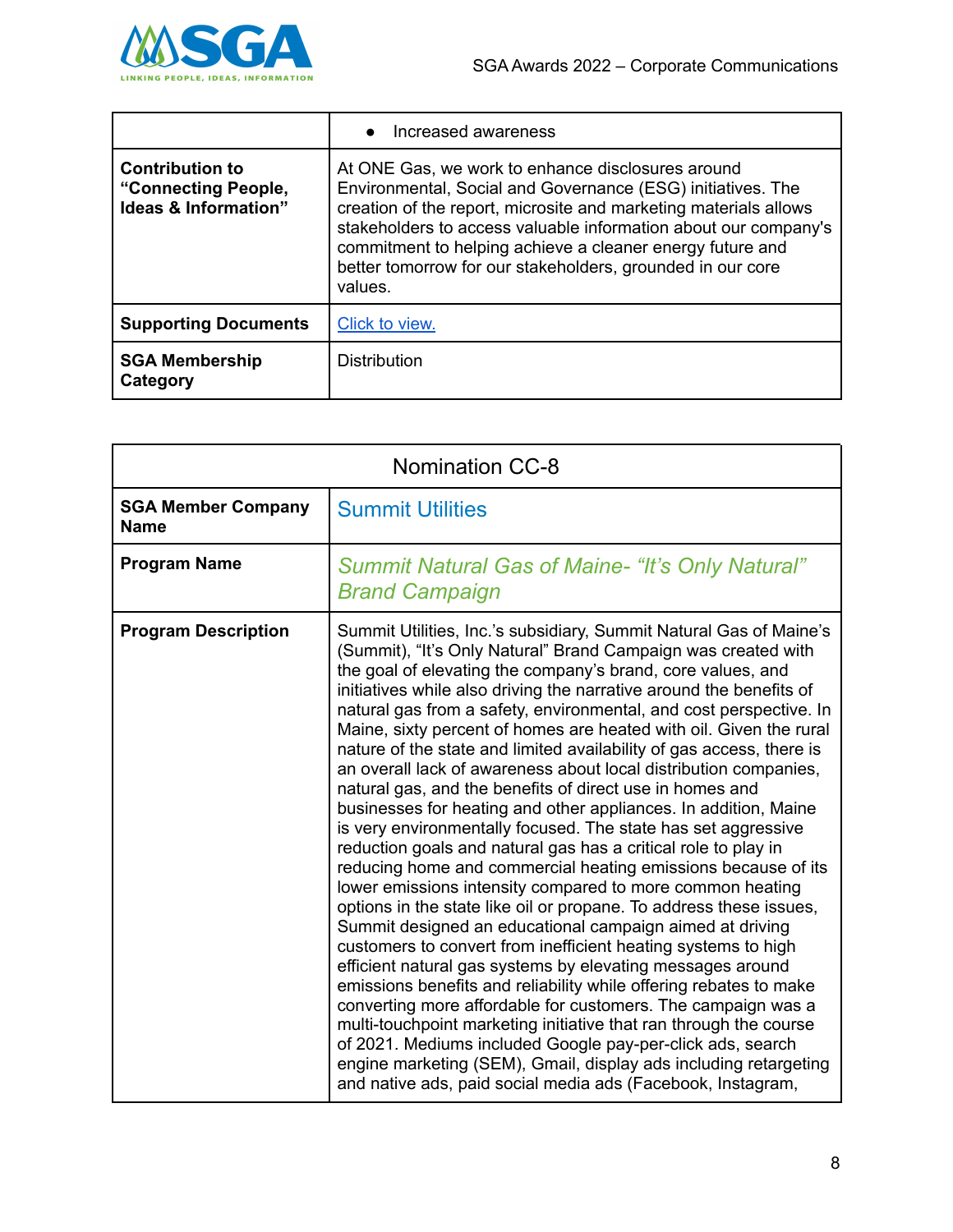

|                                                                       | Pinterest), YouTube pre-roll ads, and campaign site landing<br>pages. The theme of the campaign remained the same<br>throughout the year, but the messaging and focus were adapted<br>each quarter to combat creative fatigue. The creative silos within<br>the brand campaign included highlighting rebate savings,<br>benefits of switching (more environmentally friendly, reliable, and<br>versatile), customer testimonial features, and addressing<br>common myths and misconceptions about natural gas usage.<br>Targeting was specific and pointed, to best utilize ad dollars and<br>reach those interested in the campaign offerings and incentives.<br>This included homeowners and businesses in the Summit<br>Natural Gas of Maine service area, individuals searching for new<br>energy solutions, and retargeting site visitors and campaign<br>audiences. In addition to driving conversion, this campaign also<br>provided an ancillary benefit of educating the general public<br>about natural gas and the benefits it provides as the state works<br>to meet aggressive emissions reduction goals. The video can be<br>found here.                                                                                                                      |
|-----------------------------------------------------------------------|-----------------------------------------------------------------------------------------------------------------------------------------------------------------------------------------------------------------------------------------------------------------------------------------------------------------------------------------------------------------------------------------------------------------------------------------------------------------------------------------------------------------------------------------------------------------------------------------------------------------------------------------------------------------------------------------------------------------------------------------------------------------------------------------------------------------------------------------------------------------------------------------------------------------------------------------------------------------------------------------------------------------------------------------------------------------------------------------------------------------------------------------------------------------------------------------------------------------------------------------------------------------------------|
| <b>Results of/Response to</b><br>the Program                          | Campaign KPIs (key performance indicators) included tracking,<br>analyzing, and optimizing for best results in impressions, clicks,<br>site visits, site engagement, form submissions, and click-to-calls.<br>Over the course of the year, marketing lead rates increased 14%<br>YOY. The campaign produced 1,293 leads coming from 33,800<br>ad clicks and over 15,100 site visits funneling in from various<br>platforms including search, email, and social.                                                                                                                                                                                                                                                                                                                                                                                                                                                                                                                                                                                                                                                                                                                                                                                                             |
| <b>Contribution to</b><br>"Connecting People,<br>Ideas & Information" | The campaign strategy promoted seven, key "reasons to believe"<br>why utilizing natural gas is the best choice in heating your home<br>or business and working towards creating a more sustainable<br>energy future. The key reasons to believe served as the<br>foundation to generate new customers, leads and consideration,<br>preference, and sales.<br>1. Natural gas is "clean and green": Using natural gas over<br>other heating methods reduces carbon emissions by up<br>to 39%. Natural gas produces 45% less CO2 than coal,<br>30% less CO2 than oil, and 15% less CO2 than wood.<br>2. Natural gas is "always on energy": Using natural gas is a<br>reliable, dependable energy source. There's no waiting<br>on deliveries, missed deliveries, or shoveling<br>snow-covered paths to the tank to be filled.<br>3. Natural gas offers dependable pricing: With natural gas,<br>there are no weekly fluctuations, spikes, or price<br>shopping.<br>Natural gas is safe: Summit uses state-of-the-art<br>4.<br>infrastructure to ensure our customers are always<br>receiving safe, trusted service. Our systems are tested,<br>monitored, and maintained 24 hours a day, 365 days a<br>year.<br>Natural gas is versatile: Natural gas can be used beyond<br>5. |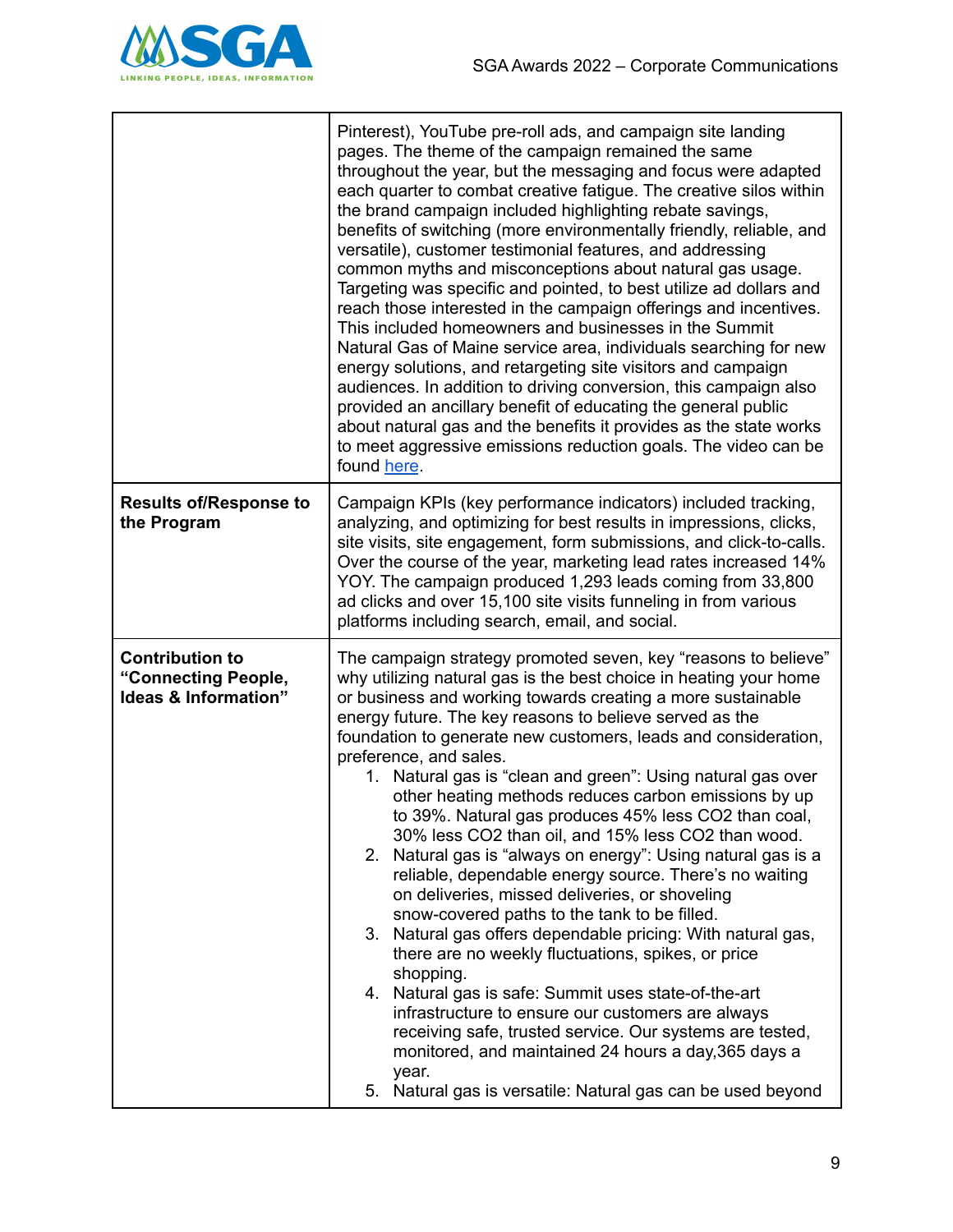

|                                   | heating your home. Natural gas can power grills,<br>fireplaces, dryers, ranges, water heaters, and more!<br>6. Corporate Social Responsibility (CSR): CSR is a theme<br>that's woven into Summit's business practices year after<br>year. Our organization pursues and encourages<br>environmentally conscious practices as well as<br>volunteerism, charitable giving initiatives, and diversity<br>and engagement programs.<br>7. Summit offers rebate savings to switch or upgrade: The<br>Summit Solutions Team offers help and guidance to make<br>installing new equipment an easy, seamless process. |
|-----------------------------------|-------------------------------------------------------------------------------------------------------------------------------------------------------------------------------------------------------------------------------------------------------------------------------------------------------------------------------------------------------------------------------------------------------------------------------------------------------------------------------------------------------------------------------------------------------------------------------------------------------------|
| <b>Supporting Documents</b>       | Click to view.                                                                                                                                                                                                                                                                                                                                                                                                                                                                                                                                                                                              |
| <b>SGA Membership</b><br>Category | <b>Distribution</b>                                                                                                                                                                                                                                                                                                                                                                                                                                                                                                                                                                                         |

| <b>Nomination CC-9</b>                                                |                                                                                                                                                                                                                                                                                                                                                                                                                                                                                                                                                                          |
|-----------------------------------------------------------------------|--------------------------------------------------------------------------------------------------------------------------------------------------------------------------------------------------------------------------------------------------------------------------------------------------------------------------------------------------------------------------------------------------------------------------------------------------------------------------------------------------------------------------------------------------------------------------|
| <b>SGA Member Company</b><br><b>Name</b>                              | <b>Atmos Energy</b>                                                                                                                                                                                                                                                                                                                                                                                                                                                                                                                                                      |
| <b>Program Name</b>                                                   | <b>Nonprofit Spotlight</b>                                                                                                                                                                                                                                                                                                                                                                                                                                                                                                                                               |
| <b>Program Description</b>                                            | Community service is a fundamental element of the Atmos<br>Energy culture. Because we live, work and raise families<br>alongside the customers we serve, our employees take great<br>pride in being good neighbors - and partnering with charitable<br>organizations enables us to provide health, education and<br>community development assistance to those who need it most.<br>Every month, we profile a nonprofit partner on our "Perspectives"<br>blog, highlighting the people and mission behind the organization<br>and its impact on the communities we serve. |
| <b>Results of/Response to</b><br>the Program                          | Published on or around the first of every month, Nonprofit<br>Spotlight appears on the "Perspectives" blog of our website,<br>atmosenergy.com, and is promoted via social media to an<br>audience of more than 28,000 followers. Nonprofit Spotlight is<br>also published each month in Visions Monthly, our monthly<br>employee magazine, raising awareness among all 4,700 Atmos<br>Energy team members about the myriad ways we are Fueling<br>Safe and Thriving Communities.                                                                                         |
| <b>Contribution to</b><br>"Connecting People,<br>Ideas & Information" | Since Nonprofit Spotlight was introduced in January 2020, we<br>have published 26 editions that highlighted the important<br>contributions of organizations like The Salvation Army, National<br>Multiple Sclerosis Society, Friends of Dallas Public Library,<br>American Red Cross, West Texas Food Bank, Read to Succeed,                                                                                                                                                                                                                                             |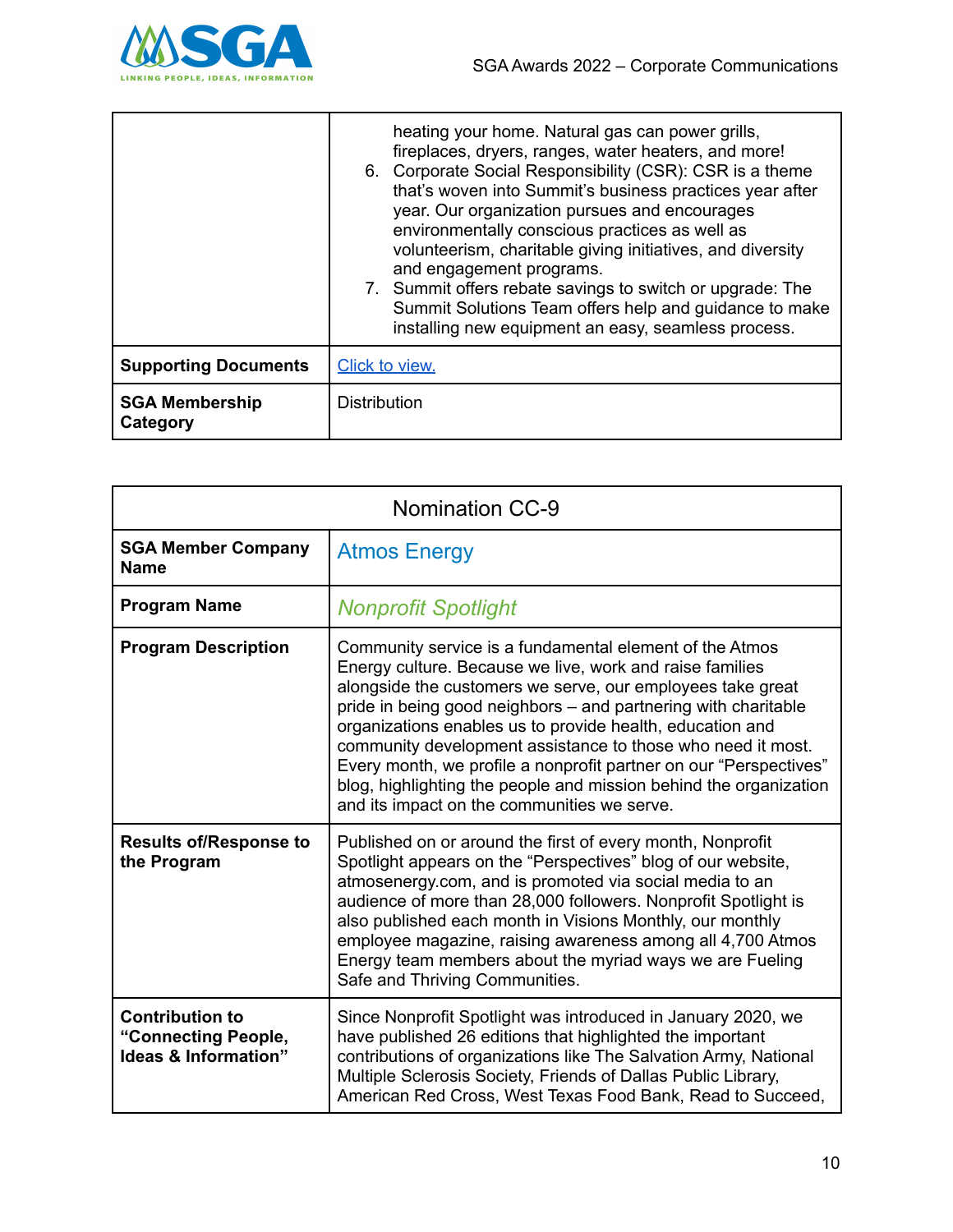

|                                   | United Way and many more. All editions of Nonprofit Spotlight<br>are available on our website here. |
|-----------------------------------|-----------------------------------------------------------------------------------------------------|
| SGA Membership<br><b>Category</b> | <b>Distribution</b>                                                                                 |

| <b>Nomination CC-10</b>                  |                                                                                                                                                                                                                                                                                                                                                                                                                                                                                                                                                                                                                                                                                                                                                                                                                                                                                                                                                                                                                                                                                                                                                                                                                                                                                                                                                                                                                                                                                                                                                                                                                                                                                                                                                                                                                                                                                                                                                                                                                                                                             |
|------------------------------------------|-----------------------------------------------------------------------------------------------------------------------------------------------------------------------------------------------------------------------------------------------------------------------------------------------------------------------------------------------------------------------------------------------------------------------------------------------------------------------------------------------------------------------------------------------------------------------------------------------------------------------------------------------------------------------------------------------------------------------------------------------------------------------------------------------------------------------------------------------------------------------------------------------------------------------------------------------------------------------------------------------------------------------------------------------------------------------------------------------------------------------------------------------------------------------------------------------------------------------------------------------------------------------------------------------------------------------------------------------------------------------------------------------------------------------------------------------------------------------------------------------------------------------------------------------------------------------------------------------------------------------------------------------------------------------------------------------------------------------------------------------------------------------------------------------------------------------------------------------------------------------------------------------------------------------------------------------------------------------------------------------------------------------------------------------------------------------------|
| <b>SGA Member Company</b><br><b>Name</b> | <b>Xcel Energy</b>                                                                                                                                                                                                                                                                                                                                                                                                                                                                                                                                                                                                                                                                                                                                                                                                                                                                                                                                                                                                                                                                                                                                                                                                                                                                                                                                                                                                                                                                                                                                                                                                                                                                                                                                                                                                                                                                                                                                                                                                                                                          |
| <b>Program Name</b>                      | <b>Xcel Energy - Pandemic Communications</b>                                                                                                                                                                                                                                                                                                                                                                                                                                                                                                                                                                                                                                                                                                                                                                                                                                                                                                                                                                                                                                                                                                                                                                                                                                                                                                                                                                                                                                                                                                                                                                                                                                                                                                                                                                                                                                                                                                                                                                                                                                |
| <b>Program Description</b>               | The COVID-19 pandemic impacted industries all over the world.<br>The energy industry, like many others, had its own set of<br>challenges to overcome. Considered essential businesses, gas<br>and electric utilities have continued to work hard to keep the<br>lights on and the gas flowing. Xcel Energy's strong values of<br>safety and commitment to our customers led us to develop<br>creative, unique ways to support our communities during this<br>pandemic. We also knew that this crisis would have a<br>tremendous emotional, mental, and financial impact on our<br>employees. This led us to focus our lens of communication on<br>these areas:<br>Customers and other stakeholders<br><b>Employees</b><br>Executive leadership<br>We put together a small "coronavirus task force" to support<br>multiple messaging fronts, including one to create messages to<br>prepare for likely scenarios in a pandemic and collaborated with<br>others in the industry and our trade association, Edison Electric<br>Institute (EEI), to standardize our procedures and effectively<br>respond to this unprecedented crisis. We provided employees<br>and leaders daily updates through email on how we are<br>responding to the crisis, including need-to-know topics as the<br>situation evolved. We also set up a SharePoint site as a<br>resource. To show comradery and to be relatable, we produced<br>videos of our executive leaders addressing our employees from<br>their homes. To stay aligned as an organization, we coordinated<br>with our customer care and community relations teams to find<br>ways to best serve our customers and stakeholders. As we made<br>company announcements, we proactively engaged the media<br>and our customers on our owned social media channels. Since<br>the pandemic forced many of us to stay at home, social media<br>became an even more effective communications tool to keep<br>people informed. This led us to implement a social media<br>strategy that coincided with our traditional media outreach. To |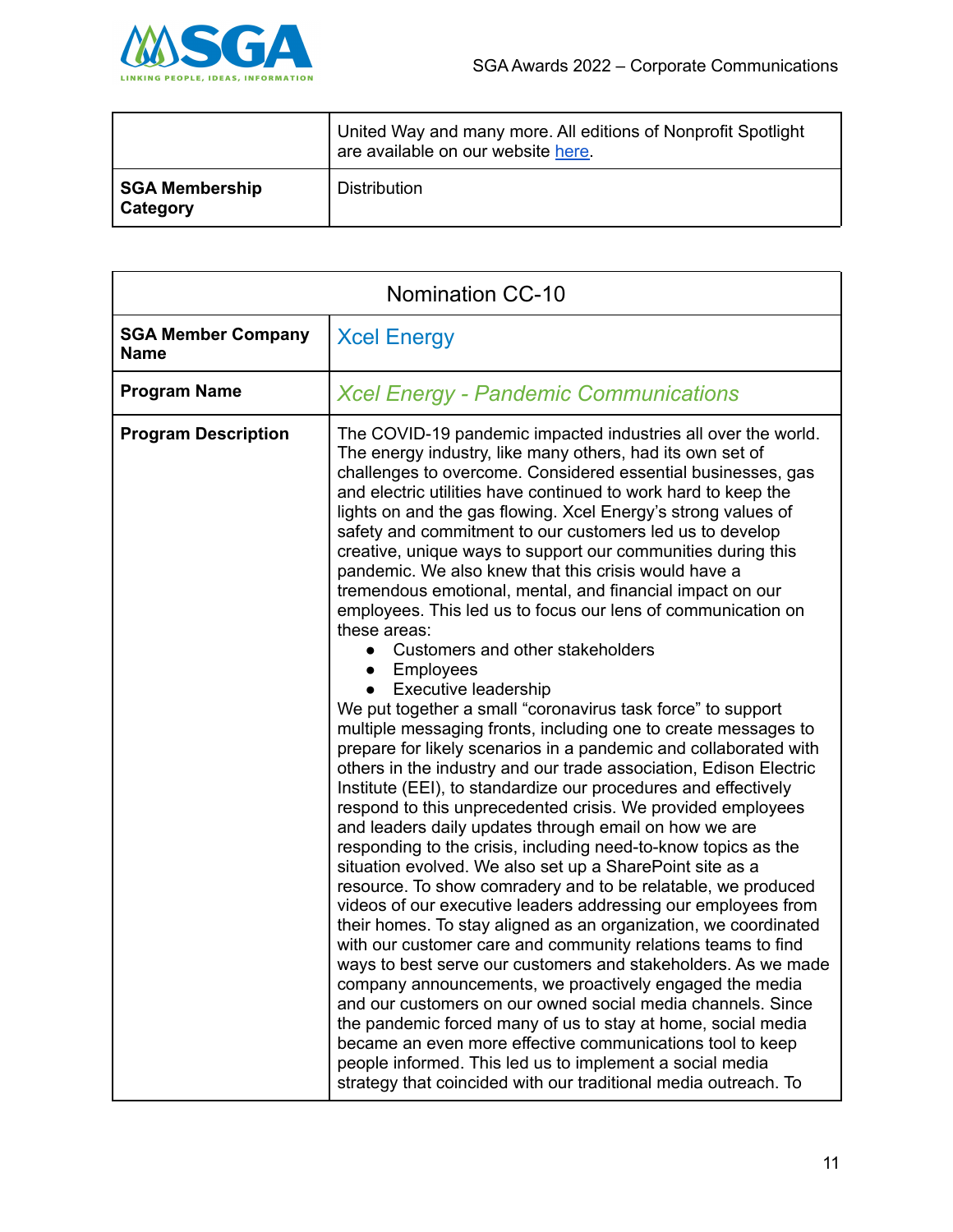

|                                              | align our response to the crisis with the rest of the industry, we<br>used the hashtag, #PoweringThruTogether that other EEI<br>member utilities have used, along with our brand hashtag<br>#XEProud. We devised three content buckets for our social<br>channels. These three themes of content-Community, Safety,<br>and Employees—gave us the lens to deliver necessary<br>communications messages. On March 15, 2020, we announced<br>that we would suspend service disconnections for customers in<br>the states we serve until further notice and that we would work<br>with customers to arrange payment plans. We distributed a news<br>release in four languages, including Somali, Hmong, Spanish<br>and English to ensure we are reaching our communities<br>equitably. Through media outreach and social posts, we<br>educated the public on maintaining a safe distance from our<br>employees as they perform critical work. We supported our<br>communities through corporate giving efforts-much of which<br>went to pandemic relief—donated face masks and ear protectors<br>to hospitals, delivered bill credits to customers and created<br>initiatives to stimulate the economies in the states we serve,<br>including our continued investment in clean energy. In March and<br>April 2020, we donated over 330,000 masks to healthcare<br>workers across the eight states we serve and donated 4,000 ear<br>protectors to M Health Fairview hospitals in Minnesota. Other<br>efforts include our field employees who took the extra step of<br>thanking healthcare workers at local hospitals in Minnesota and<br>South Dakota. Xcel Energy also sold a company asset and net<br>proceeds from that sale, expected to be nearly \$20 million, went<br>to short- and long-term corporate giving, including COVID-19<br>relief. In the fall of 2020, we aimed to promote social equity by<br>donating \$1M to provide Black and minority students in the Twin<br>Cities 'learning pods' for distance learning. To aid Colorado<br>restaurants through the winter season, our foundation committed<br>an initial \$500K to the state's COVID Relief Fund. This makes up<br>the largest single grant donation in Colorado's history. These<br>initiatives led to 57 positive media mentions from local outlets,<br>with a reach of 30M. |
|----------------------------------------------|----------------------------------------------------------------------------------------------------------------------------------------------------------------------------------------------------------------------------------------------------------------------------------------------------------------------------------------------------------------------------------------------------------------------------------------------------------------------------------------------------------------------------------------------------------------------------------------------------------------------------------------------------------------------------------------------------------------------------------------------------------------------------------------------------------------------------------------------------------------------------------------------------------------------------------------------------------------------------------------------------------------------------------------------------------------------------------------------------------------------------------------------------------------------------------------------------------------------------------------------------------------------------------------------------------------------------------------------------------------------------------------------------------------------------------------------------------------------------------------------------------------------------------------------------------------------------------------------------------------------------------------------------------------------------------------------------------------------------------------------------------------------------------------------------------------------------------------------------------------------------------------------------------------------------------------------------------------------------------------------------------------------------------------------------------------------------------------------------------------------------------------------------------------------------------------------------------------------------------------------------------------------------------------------------------------------------------------------------------|
| <b>Results of/Response to</b><br>the Program | Overall, our initiatives to engage traditional media, including local<br>and national/trade news outlets, led to a high number of news<br>stories. Our media efforts from March 15 - December 18, 2020<br>garnered 508 mentions, including broadcast clips and online<br>news stories, giving us a total reach of 311M. These media<br>mentions make up nearly a third of our positive earned media<br>results for 2020. We evaluated our success based on the media<br>generated from news releases associated with company<br>announcements and initiatives, as well as cases in which we<br>strategically pitched news outlets. We operate in eight states,<br>and have 18 social channels across Facebook and Twitter, along<br>with corporate-wide accounts on LinkedIn, and Instagram. Our<br>social media posts gained incredible traction early into our                                                                                                                                                                                                                                                                                                                                                                                                                                                                                                                                                                                                                                                                                                                                                                                                                                                                                                                                                                                                                                                                                                                                                                                                                                                                                                                                                                                                                                                                                         |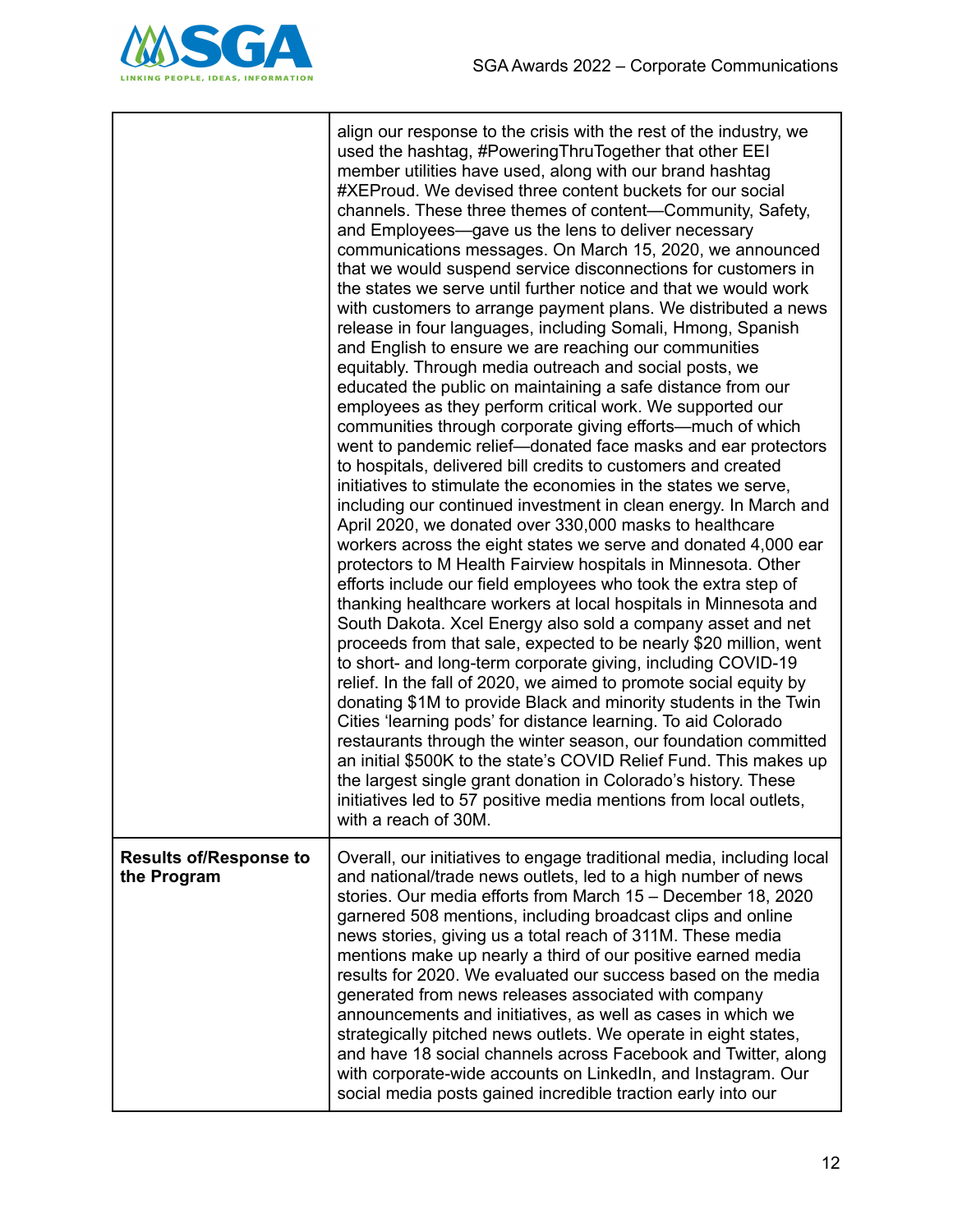

|                                                                       | pandemic response. All posts were 100% organic-no paid<br>posts. With 1,451 posts from March 15 - June 18, we reached<br>roughly 8.4M, with more than 268K engagements. Our focus on<br>emotional messaging, organized around themes of Community,<br>Safety and Employees and composed using tones of Concern,<br>Gratitude and Encouraging, helped engage our customers and<br>achieve far higher engagement rates than other leading utility<br>companies. A July survey of our residential customers showed<br>that 70% of customers were satisfied with the company's<br>pandemic response, and only 6% were dissatisfied. We believe<br>our PR and customer communications we're key drivers of that<br>high satisfaction, along with service reliability and customer<br>service. Among employees, surveys showed an increased<br>satisfaction in communications from 60 (of a 100 point index) at<br>the end of 2019 to 79 in July 2020, and 93% of employees said<br>they were receiving the right amount of COVID-19-related<br>information, with only 2% that said they received too little. The<br>survey data ties our success to a higher volume of emails,<br>executive town hall meetings and webcasts. Survey comments<br>showed repeatedly that employees appreciated all the<br>communications, helping them feel confident in the company's<br>efforts to keep them safe and informed.               |
|-----------------------------------------------------------------------|--------------------------------------------------------------------------------------------------------------------------------------------------------------------------------------------------------------------------------------------------------------------------------------------------------------------------------------------------------------------------------------------------------------------------------------------------------------------------------------------------------------------------------------------------------------------------------------------------------------------------------------------------------------------------------------------------------------------------------------------------------------------------------------------------------------------------------------------------------------------------------------------------------------------------------------------------------------------------------------------------------------------------------------------------------------------------------------------------------------------------------------------------------------------------------------------------------------------------------------------------------------------------------------------------------------------------------------------------------------------------------------------------------------------------|
| <b>Contribution to</b><br>"Connecting People,<br>Ideas & Information" | When the pandemic set in, our Strategic Communications team<br>shifted to a three-pronged strategy to meet the new needs of our<br>customers and employees. First, we shifted messaging and<br>focused on informing and supporting our employees and<br>communities given the rapidly changing environment. Next, we<br>focused on using empathetic and uplifting tones, drawing a<br>connection between our essential workers' work and our support<br>for our communities with our core values. We did so largely with<br>unpaid social media that saw engagements rise 400% from<br>pre-pandemic times. Finally, we put a strong focus on employee<br>engagement. Relying on historical and mid-pandemic data, we<br>used employees' preferred channels to deliver, at least initially, a<br>dramatic increase in employee-facing information. Employees<br>are Xcel Energy's driving force. It was critical for them to feel<br>supported by the company and for our communities to recognize<br>the role Xcel Energy and its employees play in maintaining a key<br>part of our communities' critical infrastructure. In short, our goal<br>was to use owned and earned channels to show how the Xcel<br>Energy team was supporting our communities when they needed<br>it the most. We were successful in that goal, carried by our<br>team's ability to shift strategy and generate compelling unpaid<br>content. |
| <b>Supporting Documents</b>                                           | Click to view.                                                                                                                                                                                                                                                                                                                                                                                                                                                                                                                                                                                                                                                                                                                                                                                                                                                                                                                                                                                                                                                                                                                                                                                                                                                                                                                                                                                                           |
| <b>SGA Membership</b><br>Category                                     | <b>Distribution</b>                                                                                                                                                                                                                                                                                                                                                                                                                                                                                                                                                                                                                                                                                                                                                                                                                                                                                                                                                                                                                                                                                                                                                                                                                                                                                                                                                                                                      |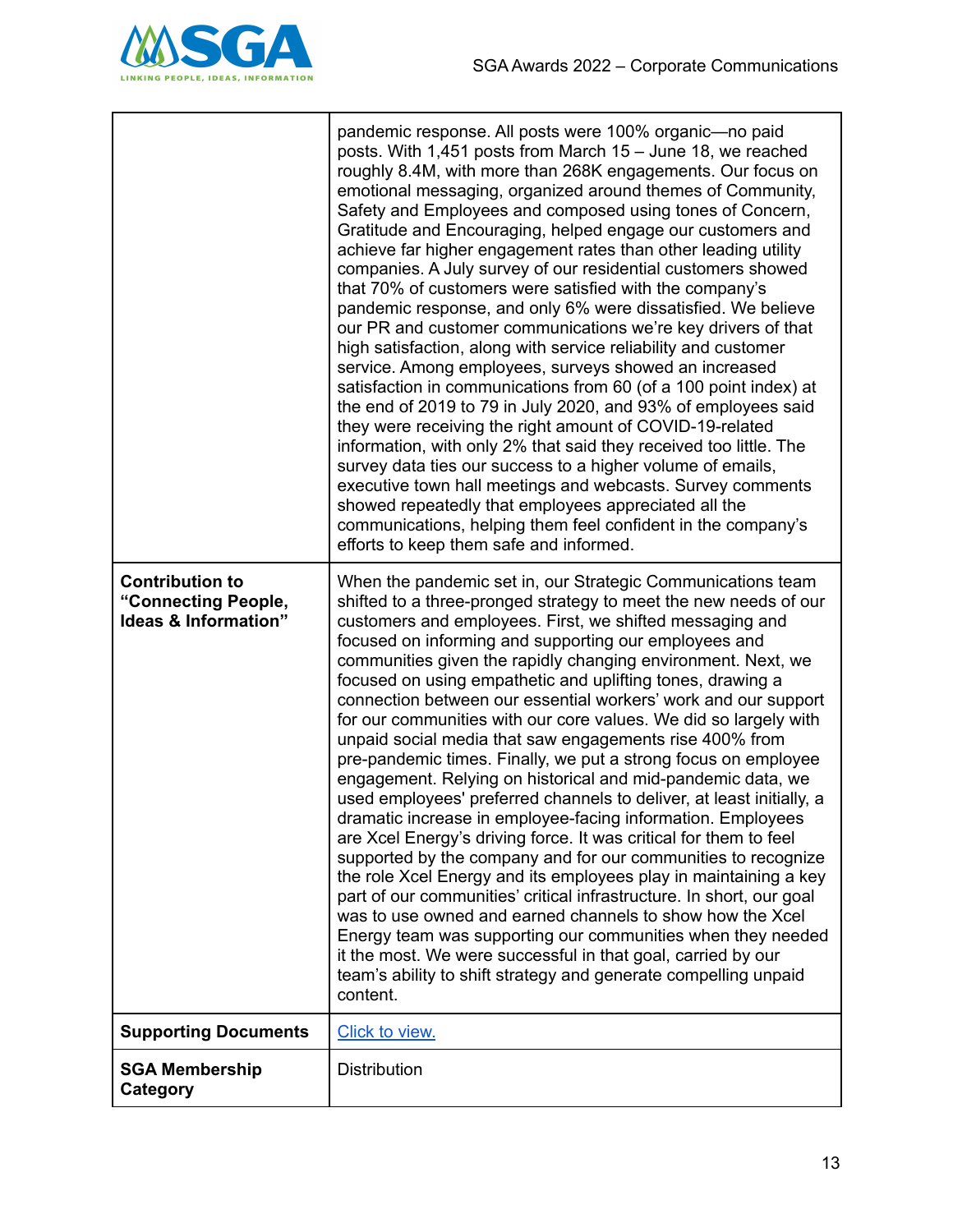

|                                                                                  | <b>Nomination CS-11</b>                                                                                                                                                                                                                                                                                                                                                                                                                                                                                                                                                                                                                                                                                                                                                                                                                                                                                                                                                                                                                                                                                                                                                          |
|----------------------------------------------------------------------------------|----------------------------------------------------------------------------------------------------------------------------------------------------------------------------------------------------------------------------------------------------------------------------------------------------------------------------------------------------------------------------------------------------------------------------------------------------------------------------------------------------------------------------------------------------------------------------------------------------------------------------------------------------------------------------------------------------------------------------------------------------------------------------------------------------------------------------------------------------------------------------------------------------------------------------------------------------------------------------------------------------------------------------------------------------------------------------------------------------------------------------------------------------------------------------------|
| <b>SGA Member Company</b><br><b>Name</b>                                         | <b>Spire</b>                                                                                                                                                                                                                                                                                                                                                                                                                                                                                                                                                                                                                                                                                                                                                                                                                                                                                                                                                                                                                                                                                                                                                                     |
| <b>Program Name</b>                                                              | One to 50 - One community. One planet. One<br>vision.                                                                                                                                                                                                                                                                                                                                                                                                                                                                                                                                                                                                                                                                                                                                                                                                                                                                                                                                                                                                                                                                                                                            |
| <b>Program Description</b>                                                       | $ONE > 50$ , read One to 50, is an integrated communication and<br>marketing campaign that was created to communicate Spire's<br>environmental commitment and our efforts and achievements<br>toward our goal of being carbon neutral by midcentury. Based on<br>research undertaken when developing our employees'<br>Champions program and Step Forward class experience, ONE ><br>50 was designed to share the message more broadly -- with<br>employees, of course, but with customers and consumers. Using<br>AGA research insights, as well as those from our trending<br>studies and proprietary research, we created an integrated<br>campaign to grab attention, communicate the value of natural<br>gas (including pipeline infrastructure upgrades and rebates -- and<br>both initiatives' positive impact on emission reduction, and<br>ultimately the planet) as well as show Spire engaged in the<br>communities we serve. A major emphasis was to connect the<br>dots between energy efficiency and caring for the planet while<br>driving awareness of Spire's rebates. To view the commercial,<br>explainer video and handout for employees, please visit here. |
| <b>Results of/Response to</b><br>the Program                                     | This campaign was designed to increase broad-based<br>awareness around various topics -- to help customers,<br>stakeholders and the public understand the connection between<br>rebates, pipeline upgrades and what we're doing to care for the<br>planet. While not a conversion-based campaign, traffic to our<br>website, including to the rebates and campaign pages, increased<br>significantly. 487% increase of unique visitors to the campaign<br>page; 225% increase to the /community page; 333% increase to<br>the planet page; 616% increase to vision page; 887% increase in<br>events to the video module; 1400% increase in engagement with<br>the story slider; and the best - more than 1750% increase in<br>referral traffic to the rebates content.                                                                                                                                                                                                                                                                                                                                                                                                           |
| <b>Contribution to</b><br>"Connecting People,<br><b>Ideas &amp; Information"</b> | We knew from our research, and from AGA's as well, that there<br>was an opportunity to communicate that Spire is among the first<br>natural gas companies to commit to being a carbon-neutral<br>company by midcentury. And, there was ample opportunity to<br>help people understand what that means and what steps we've<br>been taking as a company to make progress toward that goal.                                                                                                                                                                                                                                                                                                                                                                                                                                                                                                                                                                                                                                                                                                                                                                                        |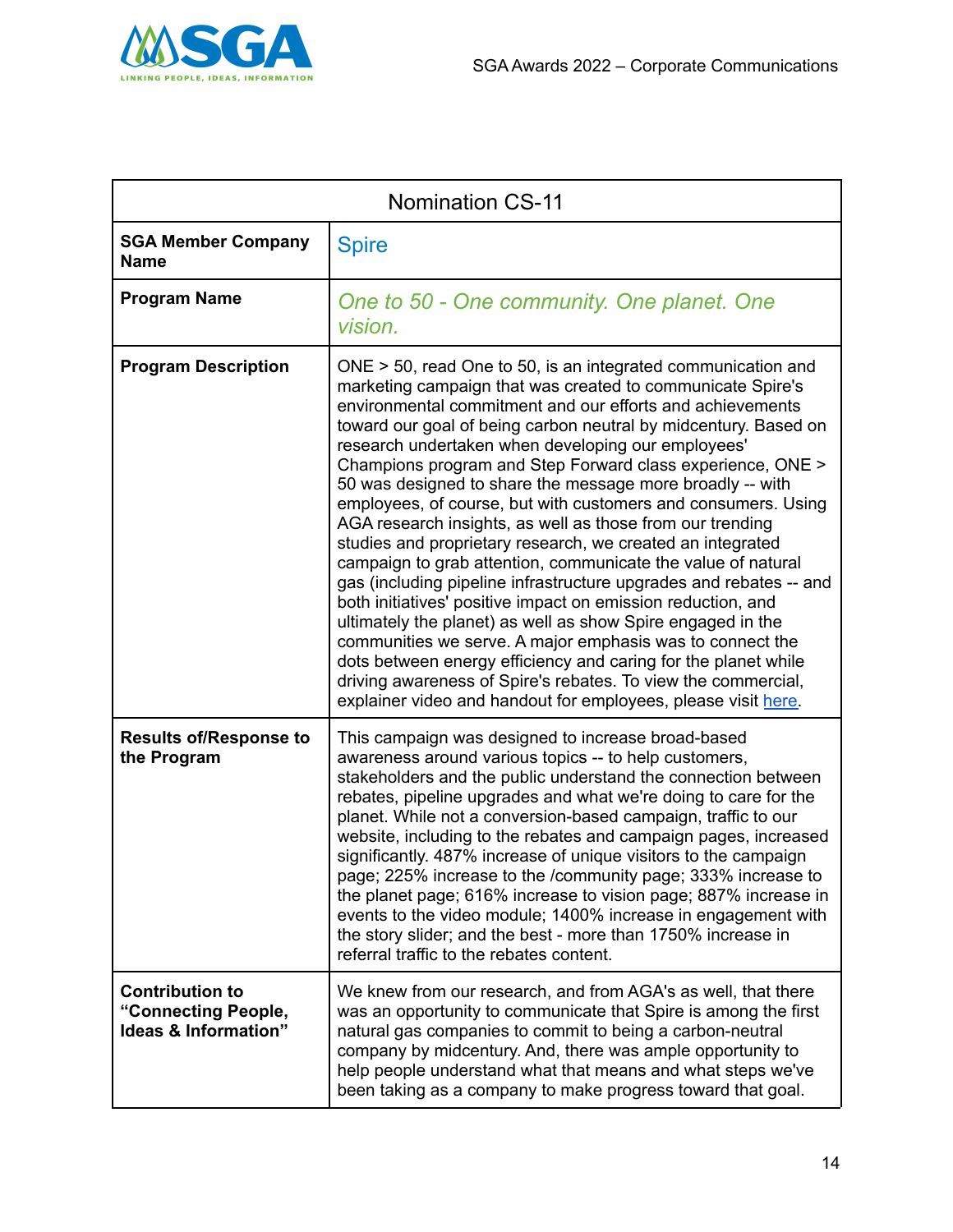

|                                          | Additionally, building on this theme, this campaign was created to<br>connect the dots between our commitment, the value of natural<br>gas, why upgrading pipeline infrastructure and offering rebates is<br>important to the environment. The campaign also speaks to<br>Spire's engagement in the communities we serve, including our<br>Spire Serves volunteer initiatives. Based on feedback from our<br>customers, gathered during the Fresh Perspective Research<br>Program, this campaign reflects what customers want to know<br>more about. We selected tactics that included traditional media,<br>social media (both paid and organic/owned), environmental<br>marketing - including digital/video billboards in high traffic areas<br>of select cities, employee engagement communications,<br>non-traditional media (over-the-top/streaming media), email,<br>point of service communications on our customer portal and<br>more. |
|------------------------------------------|------------------------------------------------------------------------------------------------------------------------------------------------------------------------------------------------------------------------------------------------------------------------------------------------------------------------------------------------------------------------------------------------------------------------------------------------------------------------------------------------------------------------------------------------------------------------------------------------------------------------------------------------------------------------------------------------------------------------------------------------------------------------------------------------------------------------------------------------------------------------------------------------------------------------------------------------|
| <b>Supporting Documents</b>              | Click to view.                                                                                                                                                                                                                                                                                                                                                                                                                                                                                                                                                                                                                                                                                                                                                                                                                                                                                                                                 |
| <b>SGA Membership</b><br><b>Category</b> | <b>Distribution</b>                                                                                                                                                                                                                                                                                                                                                                                                                                                                                                                                                                                                                                                                                                                                                                                                                                                                                                                            |

| <b>Nomination CC-12</b>                      |                                                                                                                                                                                                                                                                                                                                                                                                                                                                                                                                                                                                                                                                                         |
|----------------------------------------------|-----------------------------------------------------------------------------------------------------------------------------------------------------------------------------------------------------------------------------------------------------------------------------------------------------------------------------------------------------------------------------------------------------------------------------------------------------------------------------------------------------------------------------------------------------------------------------------------------------------------------------------------------------------------------------------------|
| <b>SGA Member Company</b><br><b>Name</b>     | <b>Boardwalk Pipelines</b>                                                                                                                                                                                                                                                                                                                                                                                                                                                                                                                                                                                                                                                              |
| <b>Program Name</b>                          | <b>Coffee with Stan</b>                                                                                                                                                                                                                                                                                                                                                                                                                                                                                                                                                                                                                                                                 |
| <b>Program Description</b>                   | Every month, Boardwalk's CEO, Stan Horton, hosts a virtual<br>coffee chat with a group of employees to discuss company<br>culture and initiatives. Boardwalk's first Core Value is People. We<br>prioritize the employee experience and are committed to<br>investing in the success of our employees. A key part of that<br>strategy is our open-door policy, which means that employees<br>can always voice their questions, issues, or suggestions to Stan<br>or any member of his management team. As a way to open up<br>the lines of communication between employees and Boardwalk's<br>CEO, employees are asked to bring a question with them to ask<br>Stan during the meeting. |
| <b>Results of/Response to</b><br>the Program | This program initially began as Lunch with Stan in August 2011<br>but was adapted during the COVID-19 pandemic to a monthly<br>virtual coffee chat. Stan has connected with hundreds of<br>employees throughout the course of this program. This program<br>is well received by employees, and they appreciate how<br>dedicated Stan is to getting to know everyone at the company.                                                                                                                                                                                                                                                                                                     |
| <b>Contribution to</b>                       | It fosters a culture of two-way communication between our                                                                                                                                                                                                                                                                                                                                                                                                                                                                                                                                                                                                                               |